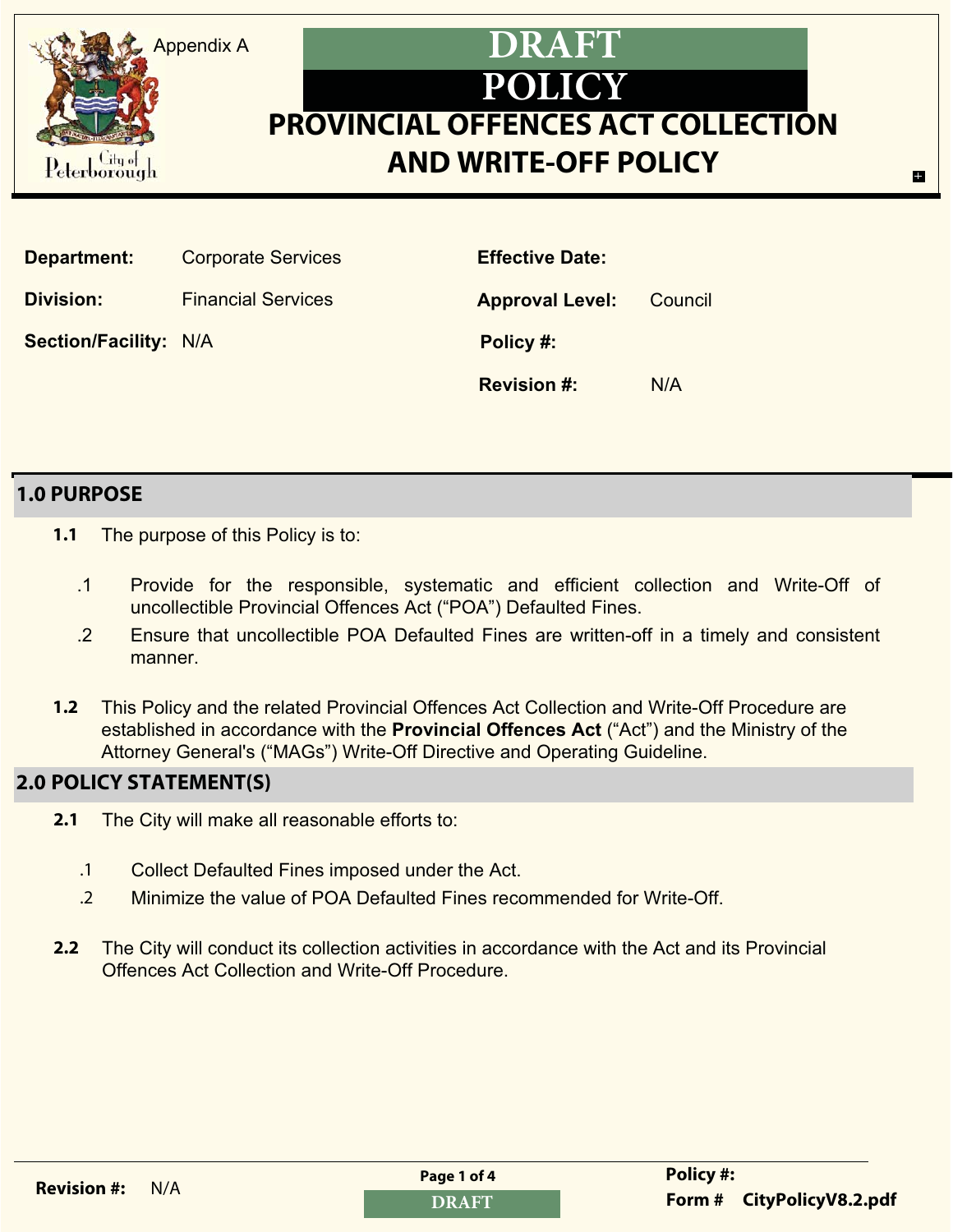

# **POLICY PROVINCIAL OFFENCES ACT COLLECTION AND WRITE-OFF POLICY DRAFT**

E

# **2.0 POLICY STATEMENT(S)**

- **2.3** Once all reasonable efforts to collect a POA Defaulted Fine have been exhausted, Collection staff will recommend the POA Defaulted Fine for Write-Off in accordance with:
	- .1 The City's Provincial Offences Act Collection and Write-Off Procedure; and
	- .2 Schedule A to this Policy Authorization and Write-Off Levels.
- **2.4** POA Defaulted Fines that are written-off by the City do not absolve the Debtor from the requirement to pay the outstanding Defaulted Fine and the debt will continue to be owed to the Ministry of the Attorney General until paid.
- **2.5** The City will:
	- .1 Ensure that the reasons for the Write-Off are transparent and justifiable.
	- .2 Ensure equal treatment and effort are applied to the collection of all POA Defaulted Fines without regard to whether the resulting revenue will be retained by the City or remitted to a third party.
	- .3 Retain necessary records after a POA Defaulted Fine is written-off to support the possible future reinstatement of collection efforts.
	- .4 Provide an annual Write-Off report to the City Audit Committee and the Joint Services Steering Committee.

# **3.0 APPLICATION**

- **3.1** This Policy and the related Procedure apply to:
	- .1 All staff involved with or responsible for the collection and Write-Off of POA Defaulted Fines.
	- .2 All Debtors who have current or defaulted POA Fines.
	- .3 All Defaulted Fines that the City is responsible for collecting under the authority of the Act.

# **4.0 DEFINITIONS/ACRONYMS (As Required)**

**Aged Fine** - A minimum of 10 years has elapsed from the due date established by the Ontario Court of Justice.

| <b>Revision #:</b> $N/A$ | Page 2 of 4 | <b>Policy #:</b>          |
|--------------------------|-------------|---------------------------|
|                          | DRAFT       | Form # CityPolicyV8.2.pdf |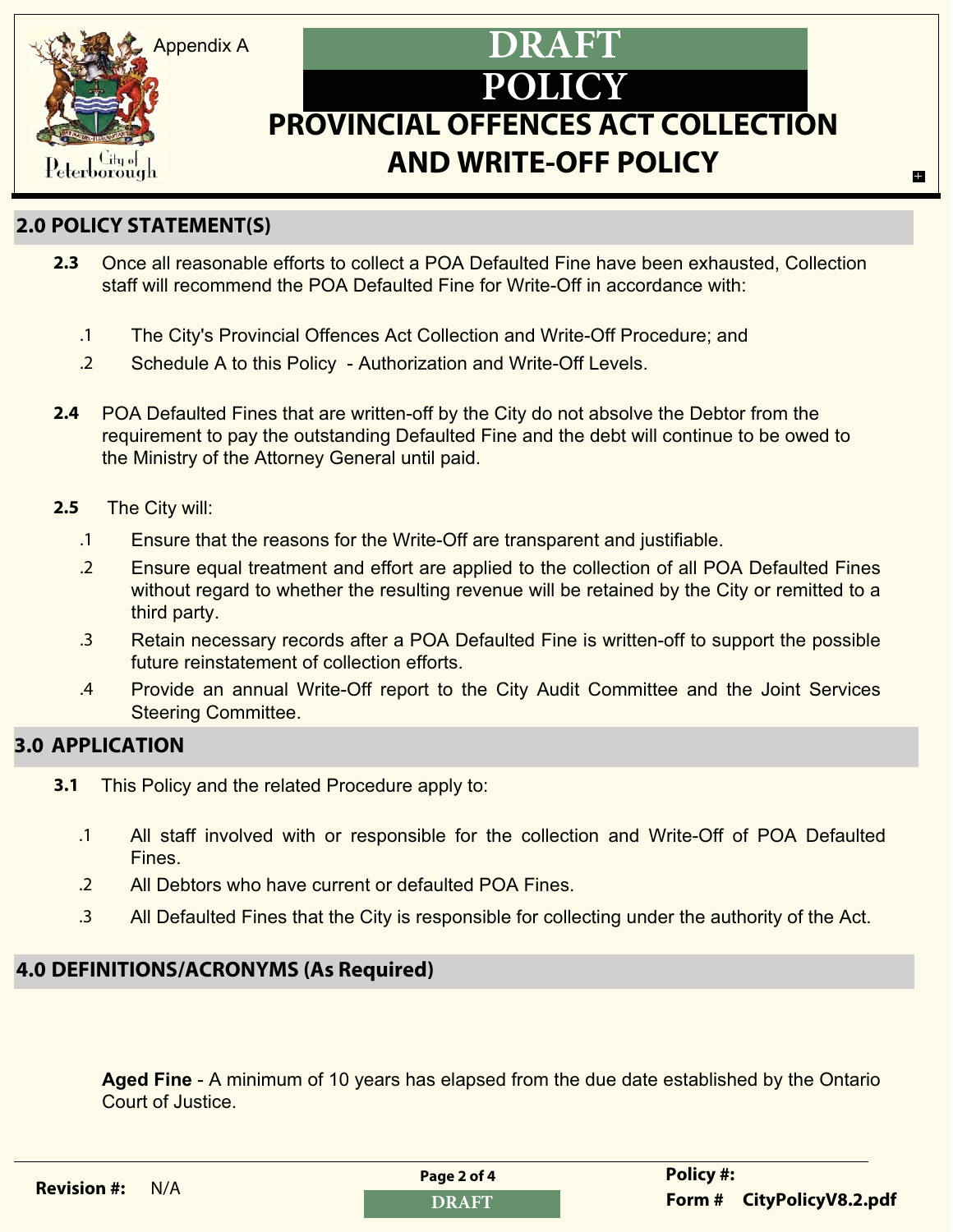

# **POLICY PROVINCIAL OFFENCES ACT COLLECTION AND WRITE-OFF POLICY DRAFT**

# **4.0 DEFINITIONS/ACRONYMS (As Required)**

**City** - The Corporation of the City of Peterborough.

**Collection Agency Cost ("CAC")** - A fee charged to the Debtor to offset the collection agency cost charged by a collection agency.

**Company in Default** - The company has been sold and the new owner is not responsible for the debt, or confirmation has been received that the company has been legally terminated by the government in which the company was incorporated, or the company has filed for bankruptcy.

**Debtor** - A person or organization that owes a sum of money.

**Deceased Person** - A Death Certificate or proof of death is filed. In the case where a death certificate is not available, an obituary or Ministry of Transportation notification are also acceptable as proof of death.

**Defaulted Fine** - A fine that remains unpaid after the prescribed due date established by the Ontario Court of Justice.

**Integrated Court Offences Network ("ICON")** - The system owned and operated by the Ministry of the Attorney General for the administration of POA charges.

**Provincial Offences ("POA")** - Offences under an Act of the Legislature or under a regulation or by-law made under the authority of an Act of the Legislature and includes such offences but is not limited to:

- **Highway Traffic Act** offences such as speeding, careless driving, or not wearing your seatbelt.
- **Compulsory Automobile Insurance Act** offences such as driving with no insurance, failing to surrender your insurance card or possessing a false or invalid insurance card.
- **Liquor License Act** offences such as being intoxicated in a public place or selling alcohol to a minor.
- **Trespass to Property Act** offences such as trespassing or failing to leave premises after being directed to do so.
- Municipal bylaws such as parking violations, noise, taxi, and licensing violating.
- All provincial ministry charges.

**Provincial Offences Act ("Act")** - The provincial legislation governing the administration and prosecution of provincial offences, municipal by-law infractions and certain federal laws.

**Write-Off** - Removal of an uncollectible Defaulted Fine from ICON and the cessation of collection activity.

| <b>Revision #: N/A</b> | Page 3 of 4                   | <b>Policy#:</b> |
|------------------------|-------------------------------|-----------------|
|                        | <b>The Contract of School</b> | F <b>4</b>      |

E